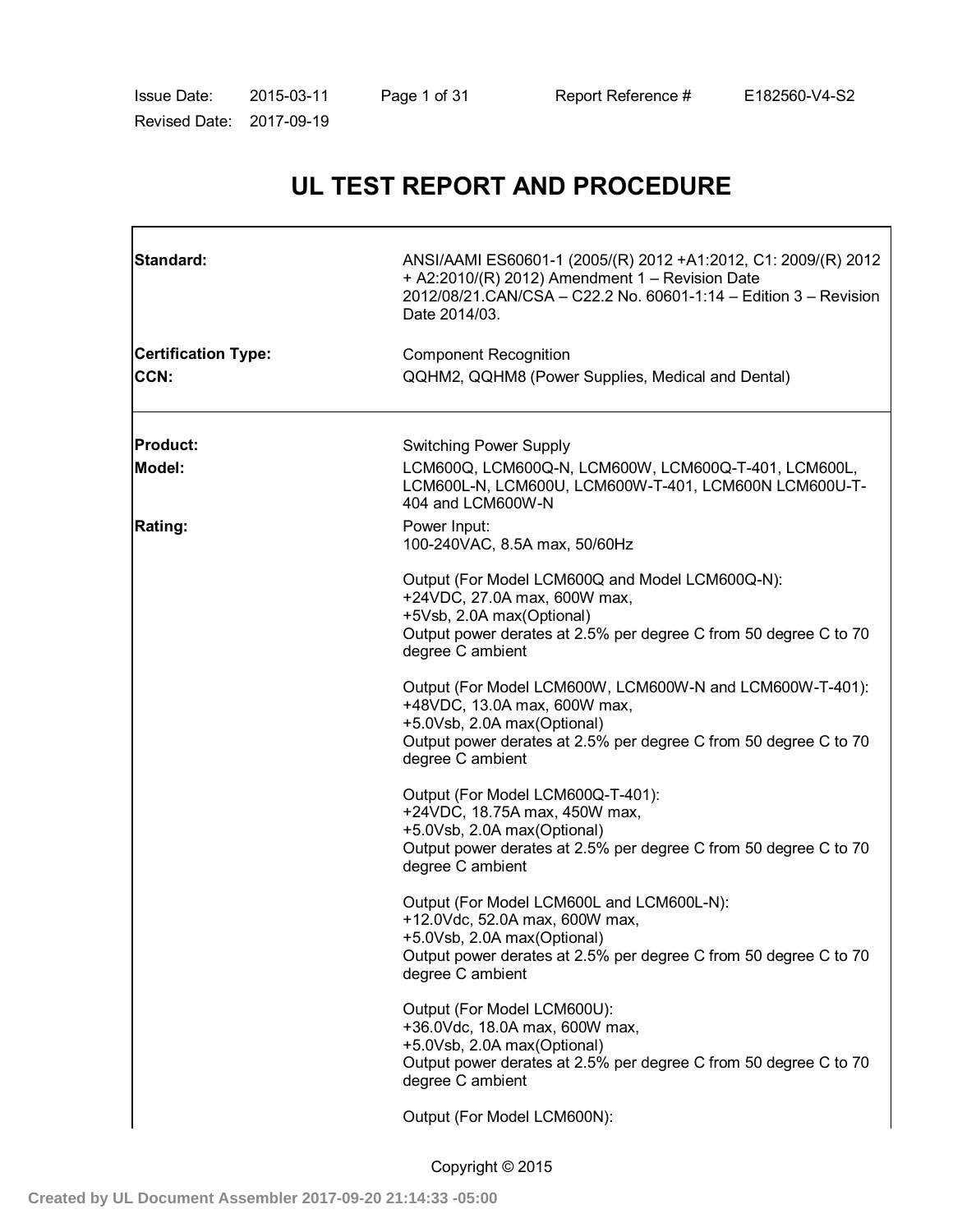| Issue Date:<br>Revised Date: 2017-09-19 | 2015-03-11                                                                                                                                               | Page 2 of 31        | Report Reference #                                                                                                                             | E182560-V4-S2 |  |  |
|-----------------------------------------|----------------------------------------------------------------------------------------------------------------------------------------------------------|---------------------|------------------------------------------------------------------------------------------------------------------------------------------------|---------------|--|--|
|                                         |                                                                                                                                                          |                     | +15Vdc, 44.0A max, 600W max<br>+5.0Vsb, 2.0A(Optional)<br>Output power derates at 2.5% per degree C from 50 degree C to 70<br>degree C ambient |               |  |  |
|                                         | Output (For Model LCM600U-T-404):<br>+40Vdc, 15.0A max, 600W max<br>Output power derates at 2.5% per degree C from 50 degree C to 70<br>degree C ambient |                     |                                                                                                                                                |               |  |  |
| <b>Applicant Name and Address:</b>      |                                                                                                                                                          | 16TH FL<br>LU PLAZA | ASTEC INTERNATIONAL LTD - PHILIPPINE BRANCH<br>2 WING YIP ST<br>KWUN TONG KOWLOON HONG KONG                                                    |               |  |  |

This is to certify that representative samples of the products covered by this Test Report have been investigated in accordance with the above referenced Standards. The products have been found to comply with the requirements covering the category and the products are judged to be eligible for Follow-Up Service under the indicated Test Procedure. The manufacturer is authorized to use the UL Mark on such products which comply with this Test Report and any other applicable requirements of UL LLC ('UL') in accordance with the Follow-Up Service Agreement. Only those products which properly bear the UL Mark are considered as being covered by UL's Follow-Up Service under the indicated Test Procedure.

The applicant is authorized to reproduce the referenced Test Report provided it is reproduced in its entirety.

UL authorizes the applicant to reproduce the latest pages of the referenced Test Report consisting of the first page of the Specific Technical Criteria through to the end of the Conditions of Acceptability.

Any information and documentation involving UL Mark services are provided on behalf of UL LLC (UL) or any authorized licensee of UL.

Prepared by: Ricky Wang Reviewed by: Sammi Liang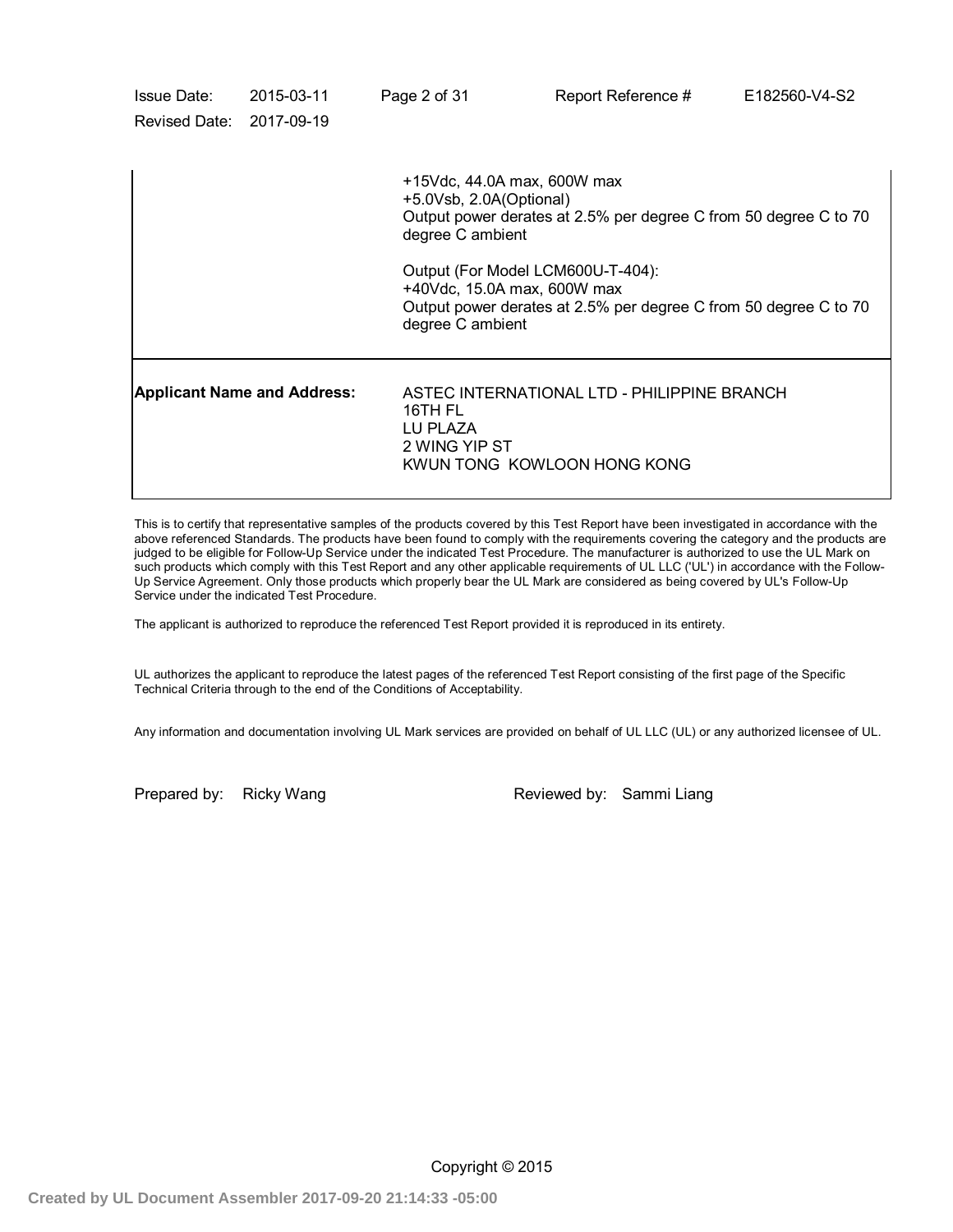## **Supporting Documentation**

The following documents located at the beginning of this Procedure supplement the requirements of this Test Report:

- A. Authorization The Authorization page may include additional Factory Identification Code markings.
- B. Generic Inspection Instructions
	- i. Part AC details important information which may be applicable to products covered by this Procedure. Products described in this Test Report must comply with any applicable items listed unless otherwise stated in the body of this Test Report.
	- ii. Part AE details any requirements which may be applicable to all products covered by this Procedure. Products described in this Test Report must comply with any applicable items listed unless otherwise stated in the body of each Test Report.
	- iii. Part AF details the requirements for the UL Certification Mark which is not controlled by the technical standard used to investigate these products. Products are permitted to bear only the Certification Mark(s) corresponding to the countries for which it is certified, as indicated in each Test Report.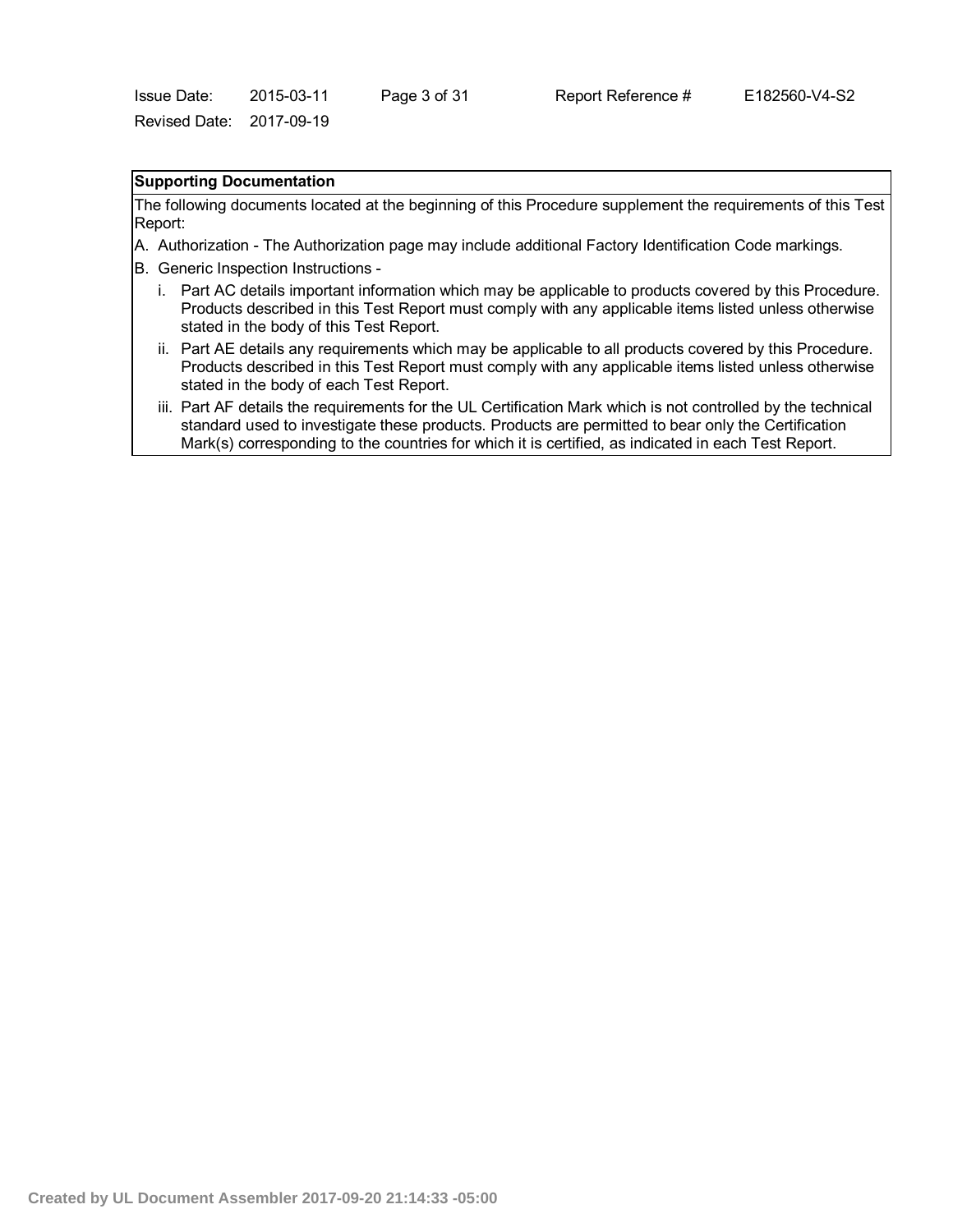Issue Date: 2015-03-11 Page 4 of 31 Report Reference # E182560-V4-S2 Revised Date: 2017-09-19

#### **Product Description**

This unit is a medical switching mode power supply for building-in which has been evaluated for use in Class I medical application. Unit provided with an insulation transformer and all components are mounted on 94V-0 PWB.

#### **Model Differences**

Model LCM600W is similar to Model LCM600Q excepted for the different output voltage, power transformer and minor change of PCB layout (not affecting insulation).

Model LCM600Q-T-401 is similar to Model LCM600Q excepted for the output rating.

Model LCM600L is similar to Model LCM600Q excepted for the different output voltage, power transformer T801, turns of secondary winding of auxiliary transformer T101, output choke L302.

Model LCM600L-N is similar to model LCM600L except for the DC fan.

Model LCM600U is identical to Model LCM600L excepted for different T801 and secondary output (T101 is same is LCM600Q).

Model LCM600W-T-401 is identical to Model LCM600W excepted for the number of output terminals. LCM600W have 2 while LCM600W-T-401 have 4.

Model LCM600Q-N is similar to Model LCM600Q excepted for the fan and cover.

Model LCM600N is similar to Model LCM600Q excepted for the different output voltage, power transformer T801 and the Insulator between T801 core and HTSK\_ PRI (option).

Model LCM600U-T-404 is identical to Model LCM600U except for model designation, output rating, input wiring assembly and PCB lay-out to meet the new creepage and clearance required by the customer which are higher than the medical requirement. Between Primary and Secondary (except for optocouplers): Minimum 12 mm. creepage and minimum 7 mm. clearance. Between Secondary and PE: Minimum 5.0 mm. creepage and minimum 2.28 mm. clearance. Between Line and Neutral: Minimum 4.0 mm. creepage.

Model LCM600W-N is identical to Model LCM600W except for model designation and Fan used.

#### **Technical Considerations**

- Classification of installation and use : For built-in
- Device type (component/sub-assembly/ equipment/ system) : Component
- Intended use (Including type of patient, application location) : Recognized power supply for medical equipment usage
- Mode of operation : Continuous
- Supply connection : To be evaluated in end product.
- Accessories and detachable parts included : None
- Other options include : None
- The product was investigated to the following additional standards: N/A,
- The product was not investigated to the following standards or clauses: Biocompatibility (ISO 10993- 1), Clause 14, Programmable Electronic Systems, Electromagnetic Compatibility (IEC 60601-1-2)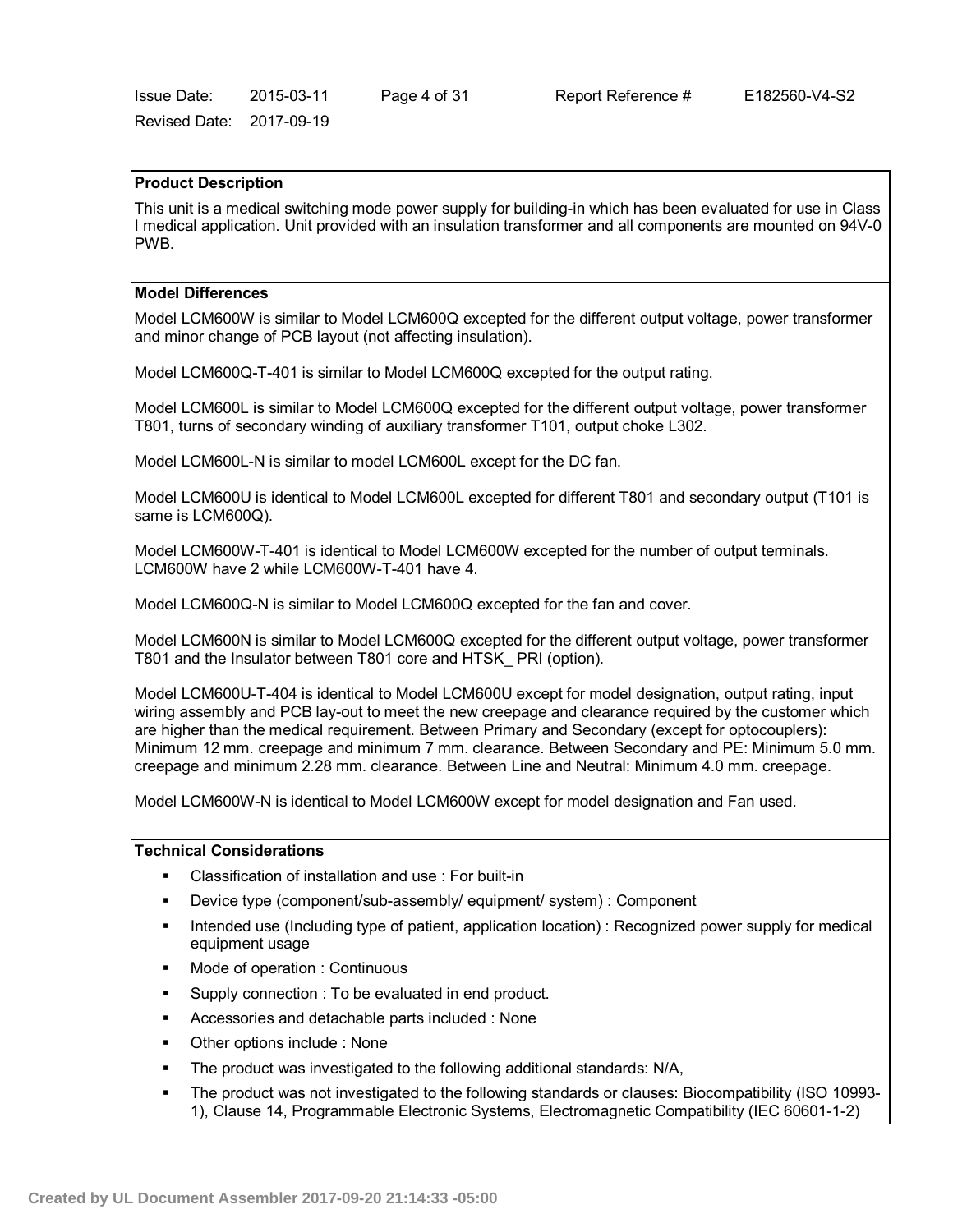- The degree of protection against harmful ingress of water is:: Ordinary
- The mode of operation is: Continuous
- The product is suitable for use in the presence of a flammable anesthetics mixture with air or oxygen or with nitrous oxide:: No
- LCM600Q was also tested at inhibit mode (fan off/ stop condition) at 50°C ambient temperature.

### **Engineering Conditions of Acceptability**

For use only in or with complete equipment where the acceptability of the combination is determined by UL LLC. When installed in an end-product, consideration must be given to the following:

- This power supply has been judged on the basis of the required creepage and clearances in the First Edition of the Standard for Medical Electrical Equipment, ANSI/AAMI ES 60601-1, Sub clause 8.9.
- This power supply has been evaluated as a Class I, continuous operation, ordinary Equipment and has not been evaluated for use in the presence of a flammable anesthetic mixture with air, oxygen, or nitrous oxide. An additional evaluation shall be made if the power supply is intended for use in other than Class I equipment.
- This power supply was tested on a 20A branch circuit. If used on a branch circuit greater than this, additional testing may be necessary.
- The power supply was evaluated as 2 MOPP between Primary to Secondary and 1 MOPP from Primary to Earth see insulation diagram for details.
- Consideration should be given to measuring the temperatures on power electronic components and transformer windings when the power supply is installed in the end use equipment. The primary transformer (T101, T801 and T302) incorporates a Class 155 (F) insulation system.
- **The secondary circuit of this power supply has not been evaluated for patient connected** applications.
- The maximum ambient temperature need to refer to enclosure 6-01 for details.
- The following tests shall be performed in the end-product evaluation: Earthing and Potential Equalization Test, Temperature Test, Dielectric Voltage Withstand Tests, and Leakage Current Test.
- The maximum working voltage present is 422.7 V rms; 681Vpk; 1122Vpk-pk. (Refer to report E182560-A25) The electric strength tests in the end-product shall be based on this value.
- This power supply shall be installed in compliance with the enclosure, mounting, spacing, casualty, markings and segregation requirements of the end use application.
- "Voltage or charge limitation" may need to reconsider if additional EMC filter is provided between appliance inlet/ power cord to the product.
- A suitable Mechanical, Electrical and Fire enclosure shall be provided in the end-use product.
- This power supply is operated up to 3000m above sea level as declared by manufacturer.
- Separation from secondary to earth need to evaluated in end product.
- End product Risk Management Process to include consideration of requirements specific to the Power Supply.
- The input and output connectors are not suitable for field connection.
- Proper bonding to the end-product main protective earthing termination is required.
- End product Risk Management Process to consider the need for simultaneous fault condition testing.
- End product Risk Management Process to consider the need for different orientations of installation during testing.